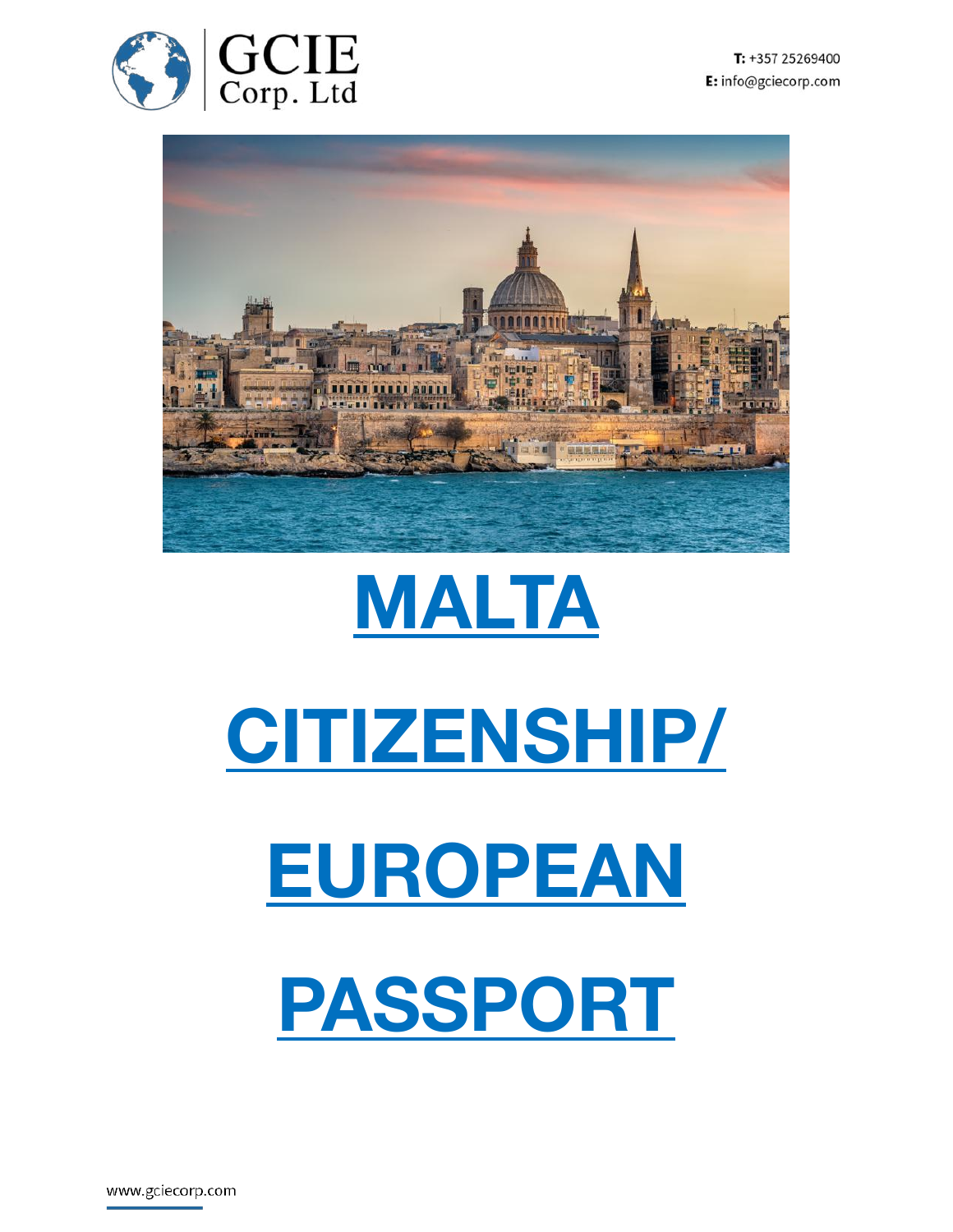### **WHY MALTA**

**Malta** is a Southern European island country consisting of an archipelago in the Mediterranean Sea. Malta has a very rich history and it can be said that is home to nine UNESCO World Heritage Sites.

An advantage of living in Malta is the low cost of living than other countries in Europe. Malta enjoys one of the most favorable tax rates, 15% chargeable on income.

Additionally, Malta has one of the most successful citizenship programs by investment in the whole Europe which allows the investor to live, work and study in the EU Member States. The applicant can receive a residence card within 3 weeks and in the meantime, documents are being processed for the citizenship permit. Upon issuance of the residence card the applicant can travel throughout the Schengen area enjoying an unrestricted visa- free access to 168 countries worldwide before the issuance of the citizenship. The respective program was the first program which was accepted by the European Commission.



Citizenship by investment is when individuals are able to obtain nationality is a country through making an investment within the country. The Maltese citizenship by investment program is one of the most popular in Europe and is obtained by making a real estate investment as well as contributions to a government fund and an investment in government approved bonds. It is officially known as Malta Individual Investor Program.

### **BENEFITS**

1. Visa free travel and freedom of movement within EU

As a full member of EU, whoever acquires Maltese citizenship is entitled to live and work anywhere in Europe. Maltese passport also allows visa-free travel to 168 countries worldwide.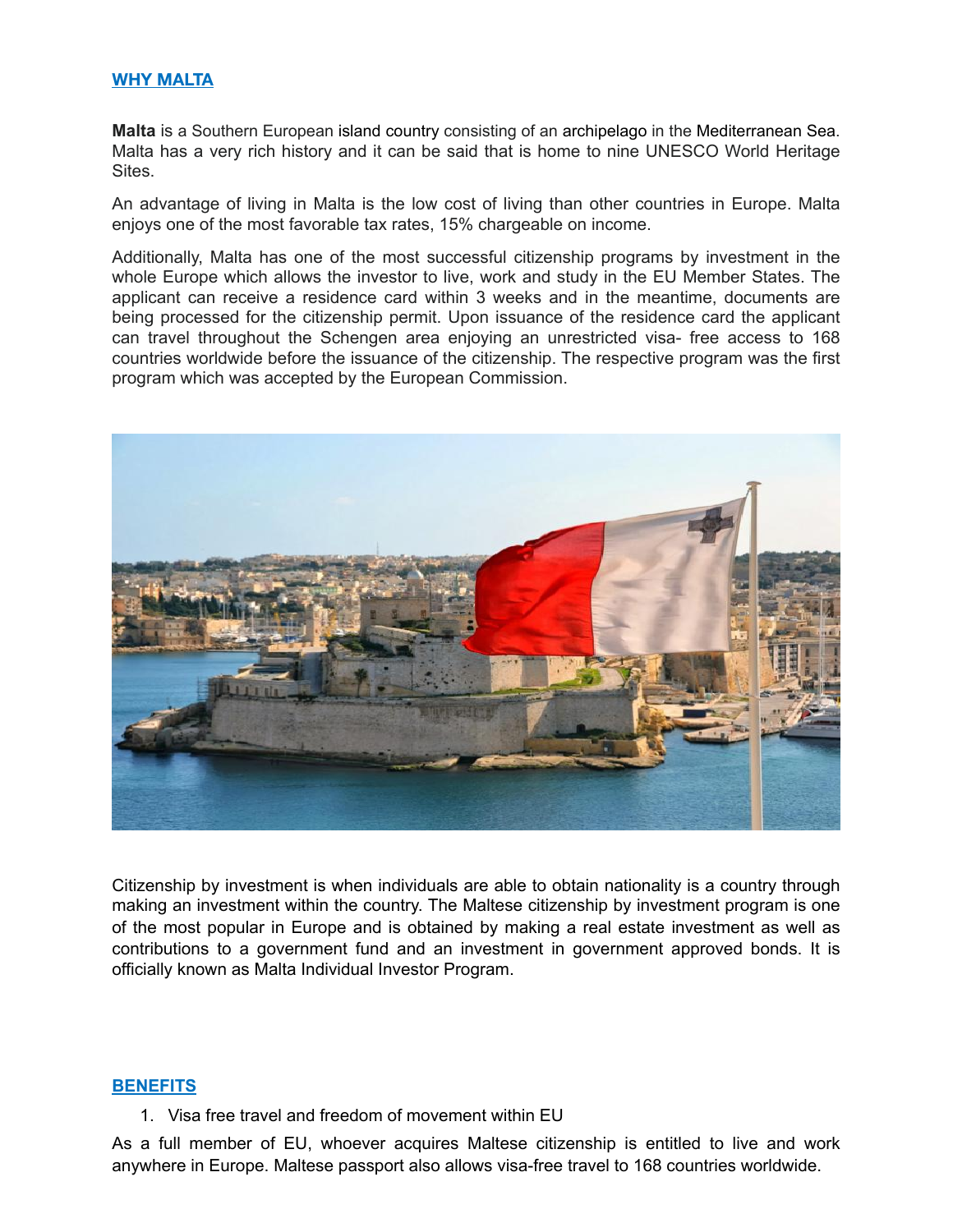2. Tax efficiency

Malta's tax system is based upon residency, not citizenship, meaning that you may not have to pay tax in Malta even if you obtain citizenship. Malta also has special tax schemes for new citizens which can result in additional tax efficiency. No Inheritance tax, no estate duty, no wealth tax, no municipal taxes, no property ownership tax.

3. Stability and security

Malta has one of the highest GDP in Europe and one of the lowest unemployment rates and is one of the safest countries in the continent.

## **ELIGIBLE FOR MALTA INDIVIDUAL INVESTOR PROGRAM**

In order to be eligible for the Malta Individual Investor Program you must:

- 1. Be over the age of 18
- 2. Have a clean criminal record

## **REQUIREMENTS**

1. Fit and proper

The fit and proper test involves a thorough background check to ensure that investors are of sound moral standing in their countries of origin and is done through checks in Interpol and the International Criminal Court. You are also required to submit a criminal record from the police in your country of origin.

2. Good Health

Applicants of Malta citizenship by investment must show that they are in good health and must also be covered by an international health insurance policy.

3. Biometric date

Upon applying for Malta citizenship by investment it is essential that all investors and their dependents provide biometric data to the Maltese government.

## **FINANCIAL REQUIREMENTS**

The applicant must proceed with an investment of the amount of 1,150,000EUR in Malta. The aforementioned amount is divided as follows:

1. €650 000 contribution to Maltese National Development and Social Fund

This contribution is non-refundable. Additional payments of €25 000 must be made for spouses and children (under the age of 25), €50 000 for older children and parents. The Maltese National Development and Social Fund contributes to Malta's social spending and infrastructure and finances projects for education, healthcare and job creation.

2. €350 000 investment in real estate

This investment must be maintained for at least 5 years in order for investors to maintain their Maltese citizenship.

3. €150 000 investment in government and approved bonds

This investment must be made into shares or an investment fund and that has been vetted by the Maltese government.

4. Applicants to the Malta Individual Investor Program must prove that they have a genuine link to the country. This means that investors must establish residence 12 months before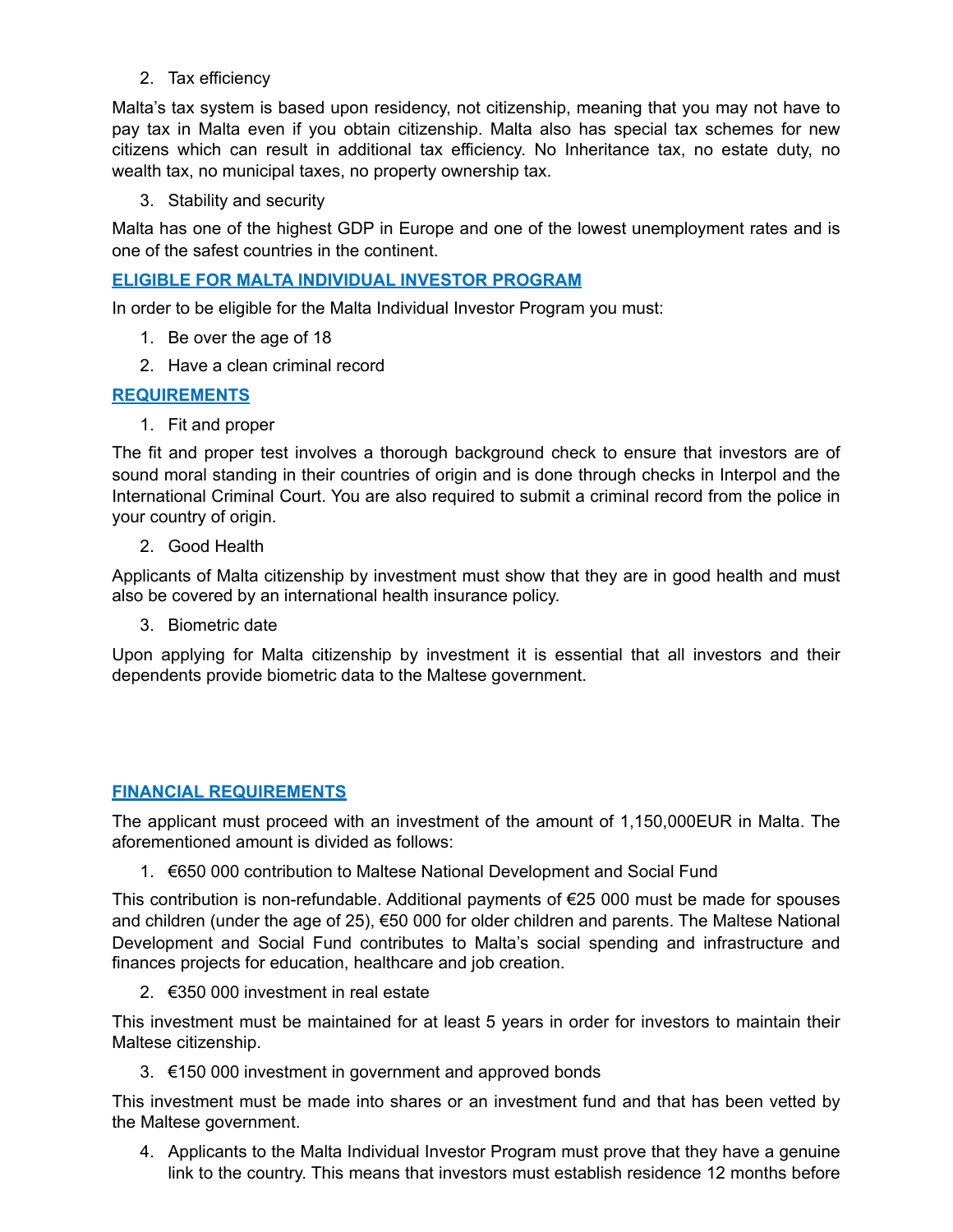applying for the program which entails purchasing or leasing an apartment. If investors intend to rent a property long term, they must be able to provide a copy of the lease agreement and proof of being resident in Malta for at least 183 days of the year. If investors choose to buy a property in Malta, there is no minimum number of days they are required to spend in the country, however they are not permitted to rent out their property during the 5 years they are required to maintain their investment.

![](_page_3_Picture_1.jpeg)

# **A STEP-BY-STEP GUIDE TO CITIZENSHIP BY INVESTMENT IN MALTA**

- 1. Purchase a qualifying real estate in Malta and register for residency
- 2. Apply for Malta citizenship by investment, paying due diligence fees and deposit, submitting all of the correct forms and supporting paperwork, including criminal background check for main applicant and dependents from their country of origin.
- 3. After 120 days the Maltese government will officially confirm whether the application has been successful and provide conditional acceptance.
- 4. The investor must then pay what remains of the €650 000 contribution to the Malta development fund.
- 5. Provide evidence of property investment and €150 000 contribution to an investment fund.
- 6. Upon completion of all the specified requirements the investor and dependents will receive a naturalization certificate and be given a Maltese passport.

### **TIMEFRAME**

The whole process takes no more than 14 months including the completion of the investments and the assessing of the application as long as the applicant has successfully obtained the residence card.

### **PROFESSIONAL FEES**

Please contact us for more information at info@gciecorp.com